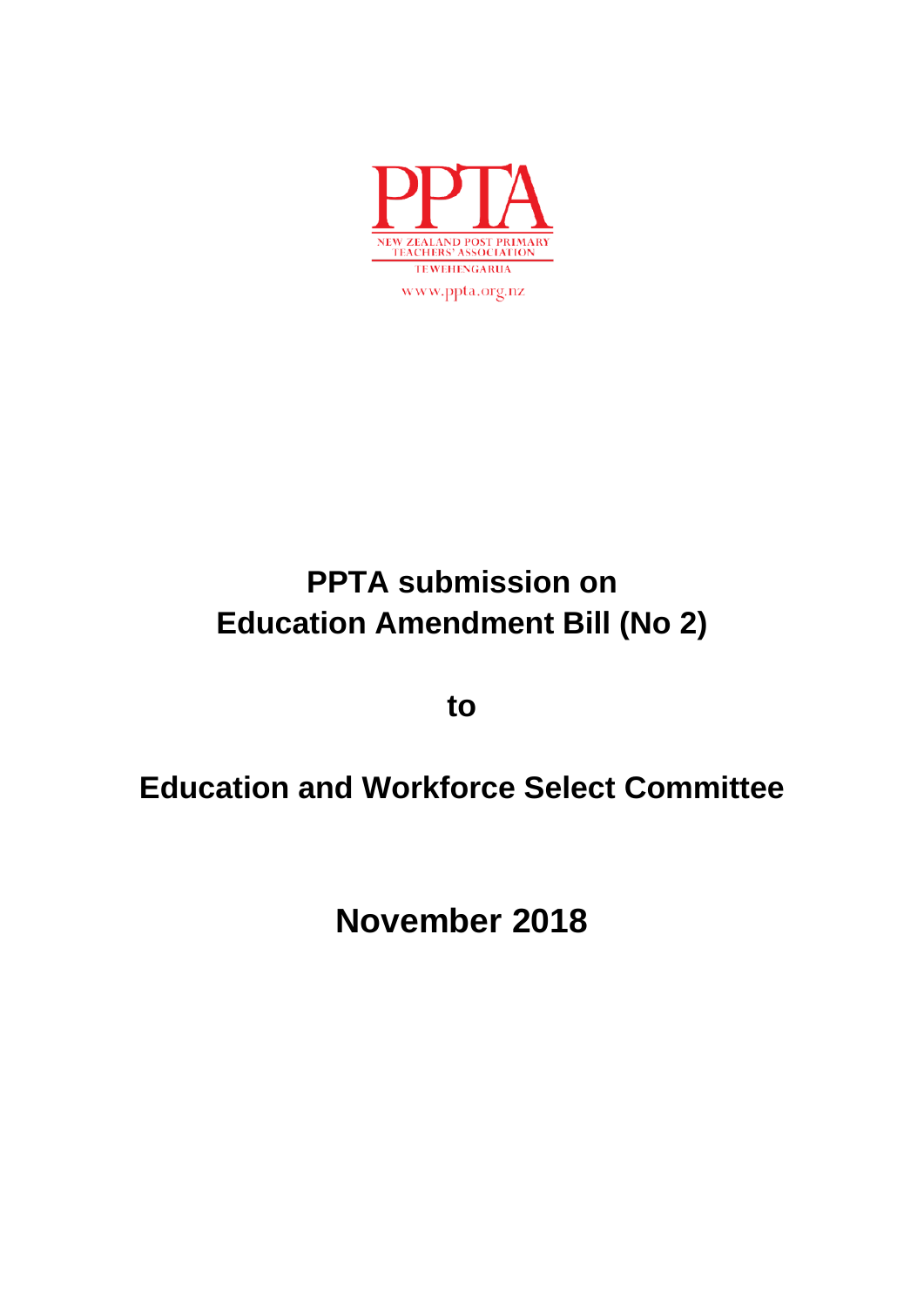### **1. About PPTA**

- 1.1 PPTA represents the majority of teachers engaged in secondary education in New Zealand, including secondary teachers, principals, and manual and technology teachers.
- 1.2 Under our constitution, all PPTA activity is guided by the following objectives:
	- (a) To advance the cause of education generally and of all phases of secondary and technical education in particular;
	- (b) To uphold and maintain the just claims of its members individually and collectively; and
	- (c) To affirm and advance Te Tiriti O Waitangi.
- 1.3 This submission is from the PPTA Executive, and is on behalf of all of our members.

#### **2. General comment**

2.1. This submission will concentrate on two aspects of the Education Amendment Bill (No 2) (the Bill), protecting the public interest in Teaching Council decisionmaking and the repeal of the COOL legislation.

### **3. Protecting the public interest in Teaching Council decision-making**

#### **3.1. Ministerial intervention**

In the build-up to the introduction of the Education (Teaching Council of Aotearoa) Amendment Bill the government went to great lengths to point out that it wanted to retain the Teaching Council as an independent statutory body.

- 3.1.1. Now, according to the notes of the Education Amendment Bill (No 2) changing the composition of the Council's Board from nine ministerial appointments to six ministerial appointments and seven elected teachers will put public interest at risk.
- 3.1.2. PPTA does not accept that view. Furthermore we believe that changing the Act, thus requiring the Council to have regard to government policy actually undermines the Teaching Council's independent status.
- 3.1.3. We believe that the public can have full confidence in the present, majority elected, make-up and the functions of the Council's Board.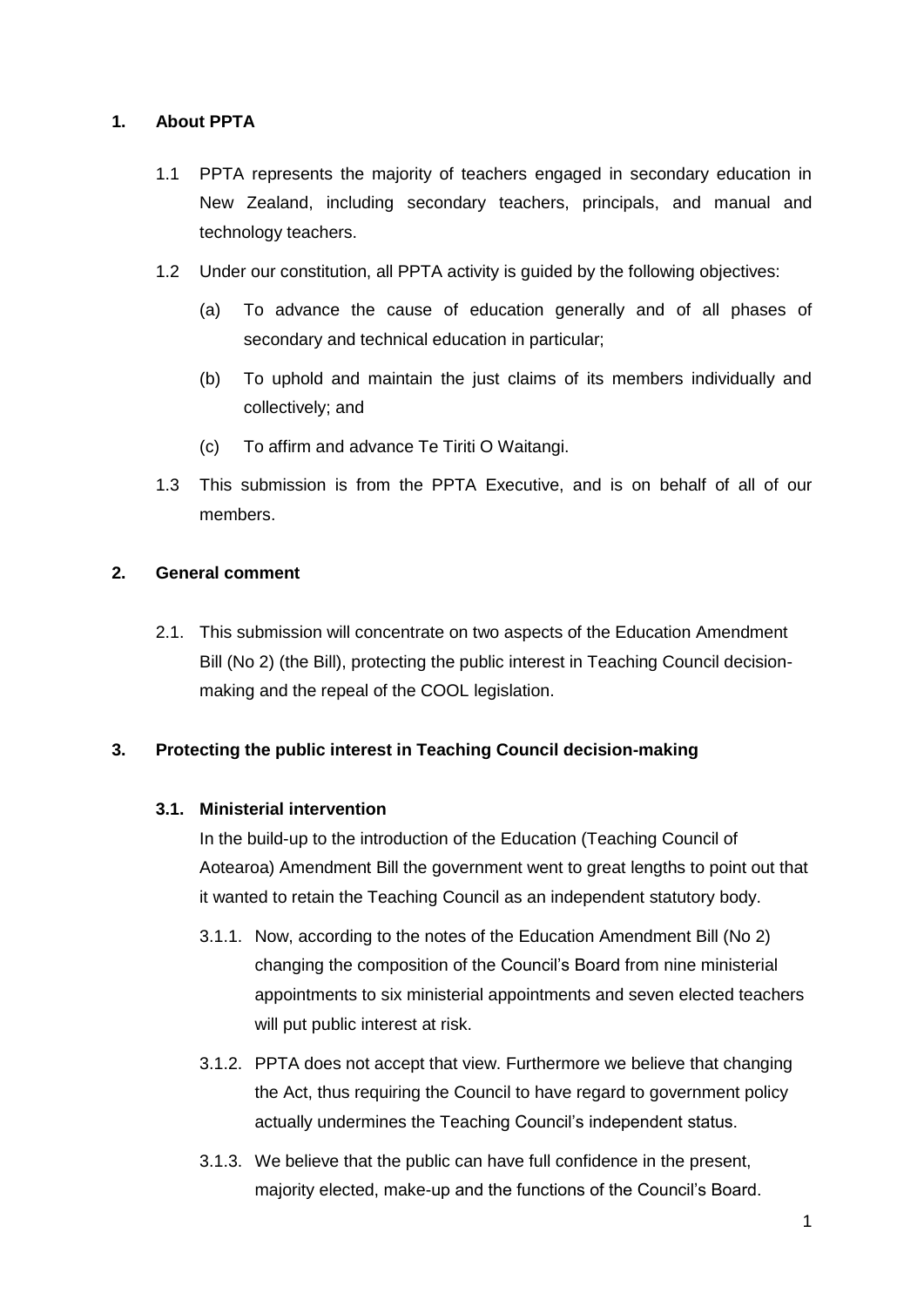- 3.1.4. Firstly, the elected representatives and the ministerial appointees are bound by the collective and individual duties of members of the Teaching Council as set out in clauses 7 and 8 of Schedule 21 of the Act.
- 3.1.5. The purpose of the Council is clearly set out in s377 of the Act, namely, to ensure safe and high quality leadership, teaching, and learning for children and young people in early childhood, primary, secondary, and senior secondary schooling in English medium and Māori medium settings through raising the status of the profession.
- 3.1.6. Section 382 of the Act further sets out these functions in detail, summarised by the Regulatory Impact Statement<sup>1</sup> as:
	- enhancing the status of teaching
	- setting standards for initial teacher education (ITE) and improving ITE programmes
	- setting criteria for and carrying out functions relating to teacher registration, including police vetting
	- setting criteria for practice and monitoring adherence to them
	- establishing, monitoring and enforcing standards of conduct
	- undertaking disciplinary and competence functions
	- providing professional leadership, including dissemination of best practice and fostering the continued development of the profession.
- 3.1.7. In addition to the legal responsibilities, the seven elected teacher representatives will be registered teachers, with practising certificates, who are all bound by the Code of Professional Responsibility<sup>2</sup>.
- 3.1.8. The first Commitment Statement of the Code—the Commitment to the teaching profession, addresses this exact issue. In 1.3 it states that the teacher "will maintain public trust and confidence in the teaching profession by demonstrating a high standard of professional behaviour and integrity". All seven elected teacher representatives are required to uphold the Code, which in itself should give the public assurance. In addition, PPTA has confidence in the democratic process and believes that those elected will act responsibly. Even in the unlikely scenario of an elected representative abusing their position, this would still not threaten

<u>.</u>

<sup>&</sup>lt;sup>1</sup> http://www.education.govt.nz/ministry-of-education/regulatory-impact-statements/education-amendmentbill-2018-no-2/ 2

https://www.educationcouncil.org.nz/sites/default/files/Our%20Code%20Our%20Standards%20web%20bookl et%20FINAL.pdf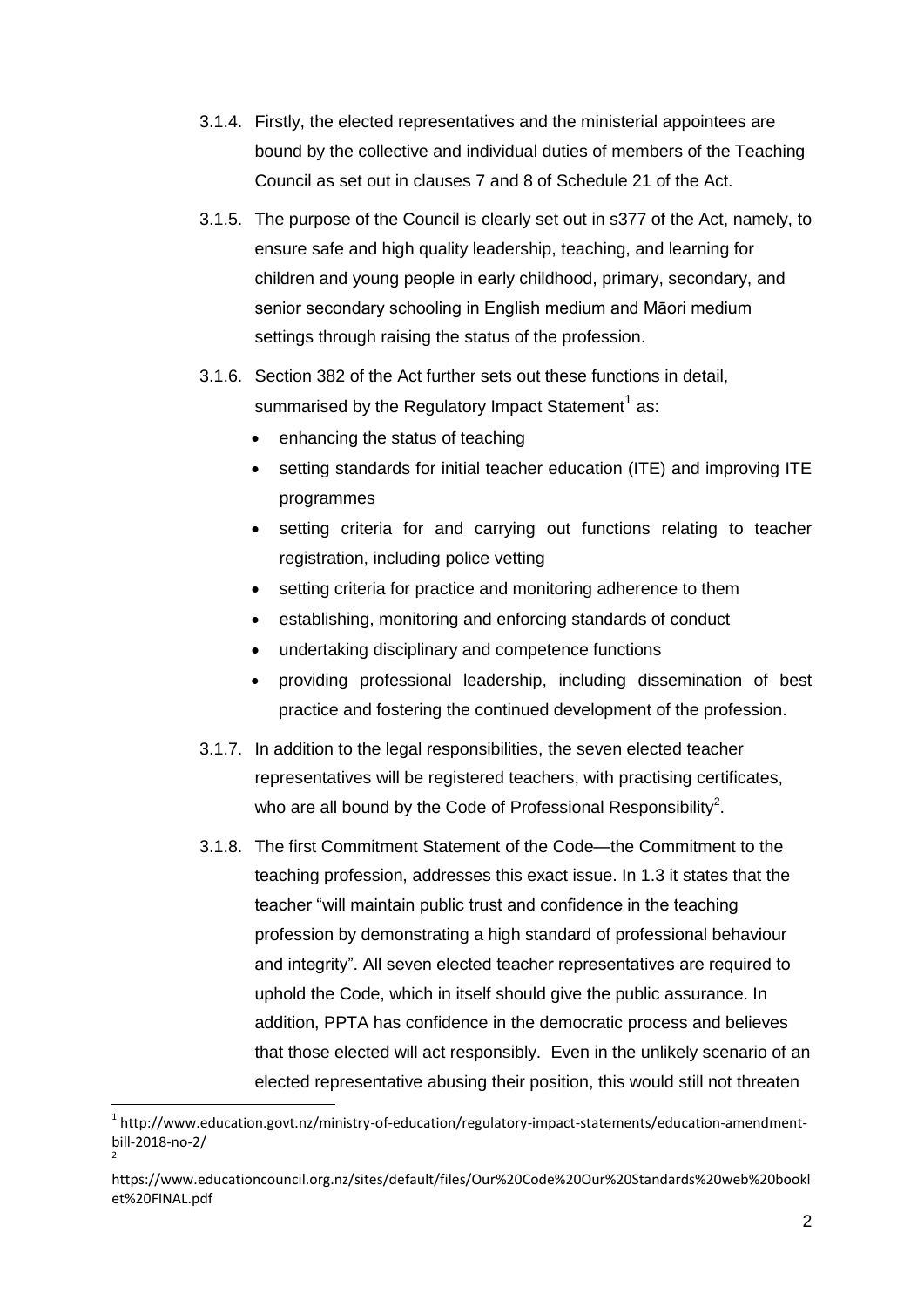the democratic decision making and governance role of the Council, because of the number of appointed members.

- 3.1.9. So, the public interest in the Council's decisions is safeguarded by both the makeup of the Council's Board, the Code which governs the elected members, and the legislative basis and functions of the Council.
- 3.1.10. The amendment bill proposes two main changes
	- 1) it gives the minister the power to issue a government policy direction relating to the Teaching Council's functions, and
	- 2) it requires the Council to have regard to it.
- 3.1.11. So, this Bill allows the Minister to issue a government policy direction in relation to the Councils functions and to make the board have regard to it. This subtle change threatens the independent nature of the Council.
- 3.1.12. The Council's functions are governed by the legislation. The elected representatives and the ministerial appointees have a clear brief uphold the law as set out in Act. With this amendment, however, the Board is put in a compromising situation if minister's policy directions and the legal requirements of the Act are in conflict.
- 3.1.13. If the Minister disagrees with the how the Teaching Council is functioning s/he can raise this with the Board, as happens now. If the Council's functions clash with government policy the Minister has a clear option: change the legislation. The legislative process then ensures that this process is clear and transparent and public confidence in the Teaching Council will be maintained.

#### **3.2. Teaching Council ability to amend rules**

- 3.2.1. The PPTA is also concerned about another aspect of the Bill. Clause 12 allows the Teaching Council, at any time, to vary, delete, replace, substitute, or add criteria for teacher registration and the standards for qualifications, after consultation with the Minister.
- 3.2.2. The Association believes that the Council should be able to review and amend these areas but believes that this should be done as part of a regular cycle of review. This review should involve input from the minister, sector and other stakeholders. An open, transparent periodic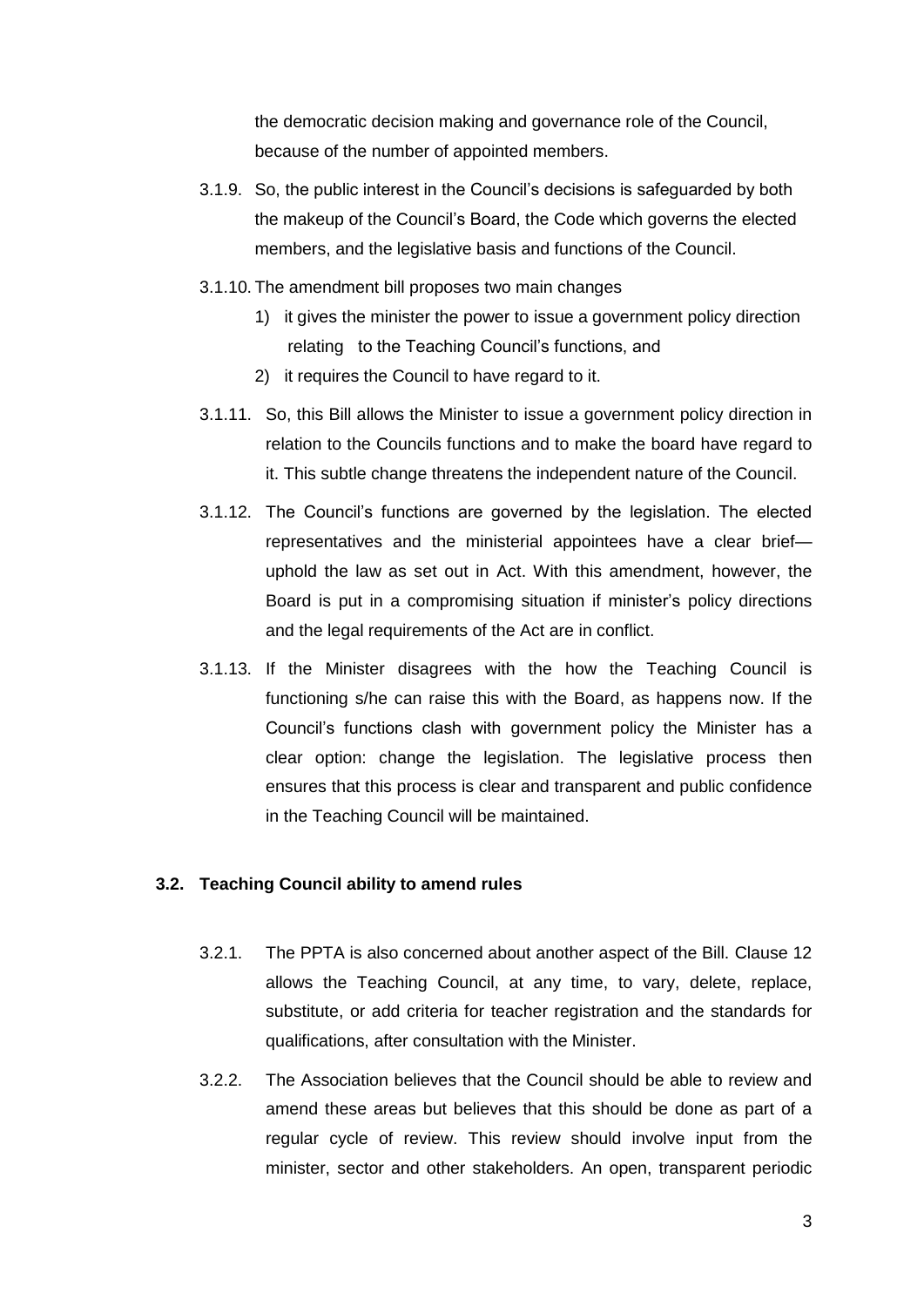review of teacher registration criteria and standards for qualifications will provide the public additional confidence in the Council.

- 3.2.3. PPTA does not believe that the replacement of the word "maintain" in 1 (e) (relating to criteria for teacher registration) or 1 (f) (relating to standards for qualification) with the longer phrases described above is desirable or necessary.
- 3.2.4. In our view, maintenance of the criteria and standards clearly encompasses the power to regularly review and refresh them, as required.
- 3.2.5. Furthermore, this insertion would appear to establish inconsistent powers for the Minister to intervene in relation to certain aspects of the Council's functions for no apparent reason. For example, the function of establishing and maintaining standards for ongoing practice, and a code of conduct would continue unchanged, while the initial teacher education and initial registration functions would require consultation with the minister

### **4. Repeal of COOL legislation**

- 4.1. PPTA supports repealing the legislation creating Communities of Online Learning and the reinstatement of existing provisions, especially around Te Kura.
- 4.2. The legislation was rushed, un-consulted and poorly conceived, with little awareness shown of the impact on the wider school sector or the students involved. The PPTA's policy position on COOL is set out below.
- *4.3. PPTA does not support the creation of COOLs on the basis that:*
	- *a. private for-profit providers do not have a good track record of educational provision*
	- *b. competition between online providers and brick and mortar schools is not a sound basis for improvement of the education system*
	- *c. full time online learning must have managed and restricted entry for school age students.*
- *4.4. PPTA supports the development of online learning in order to:*